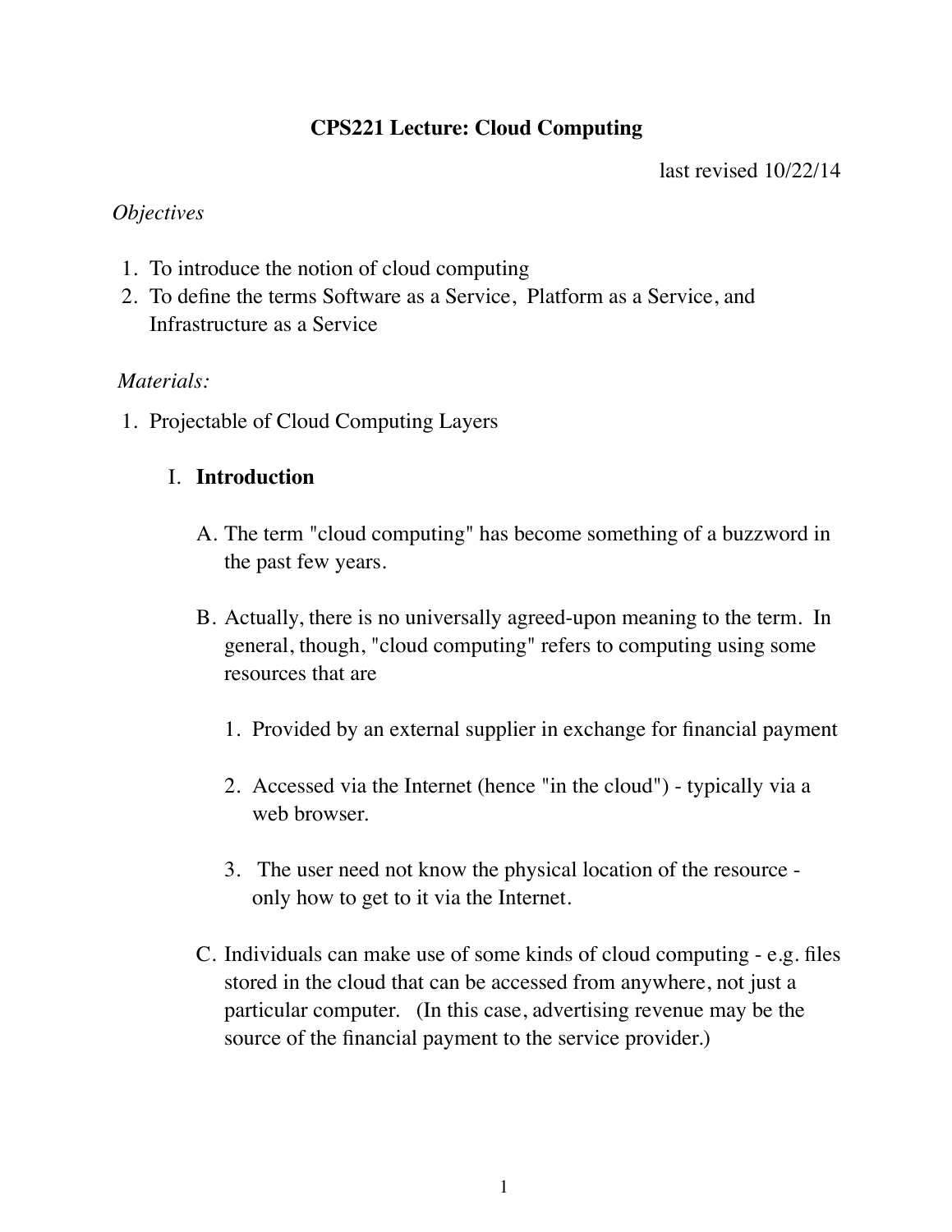- D. More typically, though, we think of commercial applications where the end user is an organization or firm who pays a service provider for services provide via the cloud.
	- 1. Advantages to the customer (that warrant paying the cost) include:
		- a) Avoiding up-front capital costs (similar to leasing vs buying for cars)
		- b) Avoiding personnel costs connected with maintaining the service (e.g. staff available 24 x 7)
		- c) Rapid expandability (no need to purchase additional equipment)
	- 2. Service providers may be able to provide services via the cloud to the end user at lower costs than the end user would incur if doing the same thing itself due to
		- a) Economies of scale
		- b) More efficient sharing of resources.

E.g. one factor that motivated Amazon to get into cloud computing was the observation that most of the time their servers were only about 10% utilized because they needed enough hardware to respond to peak loads. Amazon can sell services using this underutilized capacity for less than it would cost an end user to install this capacity itself.

3. One reason for the interest in various forms of cloud computing is that, for the end user, purchasing services through the cloud is often cheaper than providing those services via ownership especially when the costs of technical staff are taken into consideration.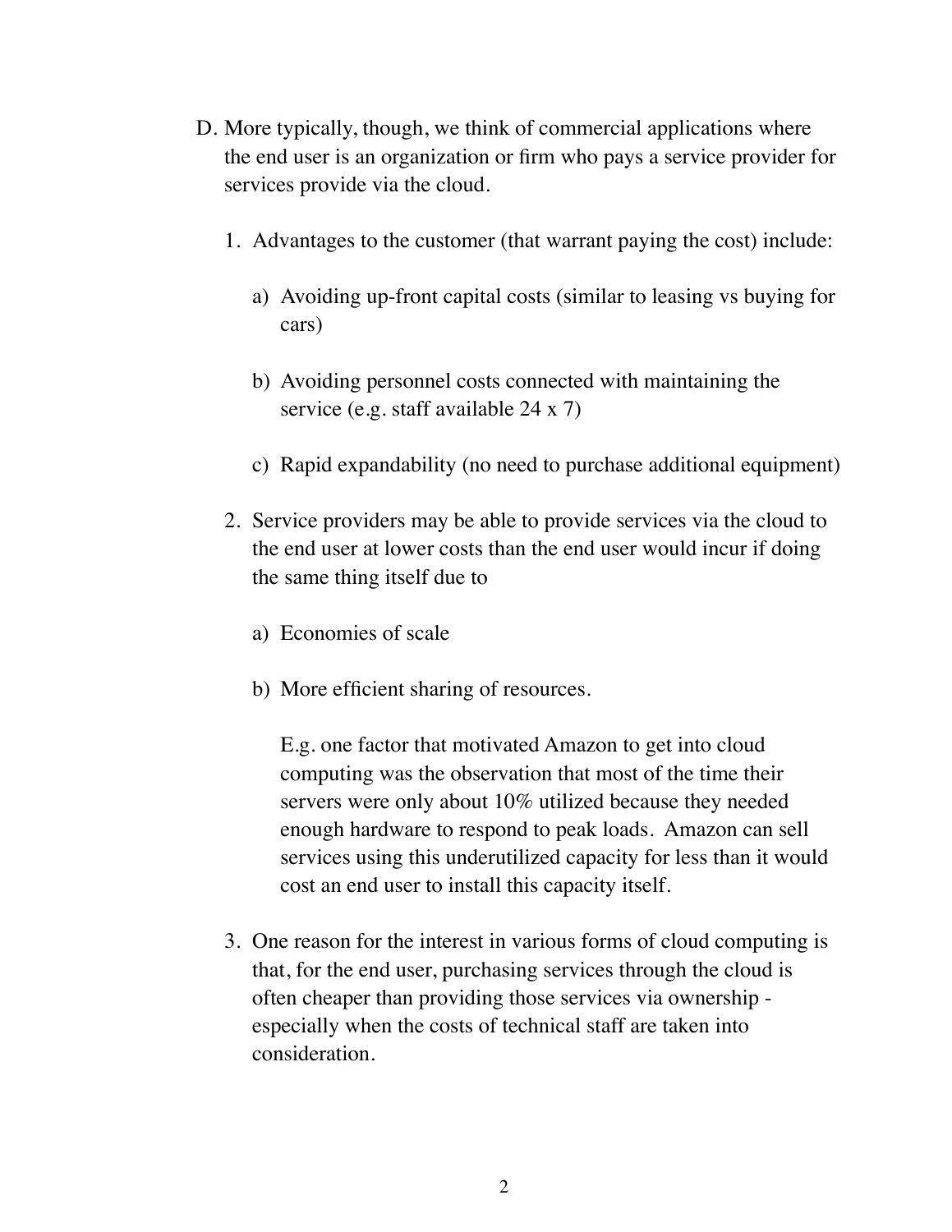E. As far back as the 1960's, John McCarthy expressed the opinion that "computation may someday be organized as a public utility." (Cited on Wikipedia page - reference not given) Cloud computing may be regarded as a step in that direction.

#### **II. Models of Cloud Computing**

A. It is common to discuss to talk in terms of three major models of cloud computing: Infrastructure As Service, Platform as Service, and Software as Service. As we shall see, these can be regarded as layers, in that each of the upper ones builds on the one(s) below it.

These are not rigid categories, but serve as a helpful basis for discussion.

PROJECT: Three layers diagram

- B. In the Software as a Service model (SaaS), the service provider provides everything except the data.
	- 1. Examples at Gordon:
		- a) We used to run Microsoft Exchange on a server that we owned here on campus. Now our email is a service purchased from Microsoft - mail.gordon.edu links to a Microsoft server farm that runs Exchange. The only thing Gordon is responsible for is the actual mail content.
		- b) We used to run Blackboard on a server that we owned here on campus. Now blackboard,gordon.edu links to a server farm managed by Blackboard. The only thing Gordon is responsible for is the actual course pages.
	- 2. Personal Examples:

ASK

Services such as Google Docs would be an example of this.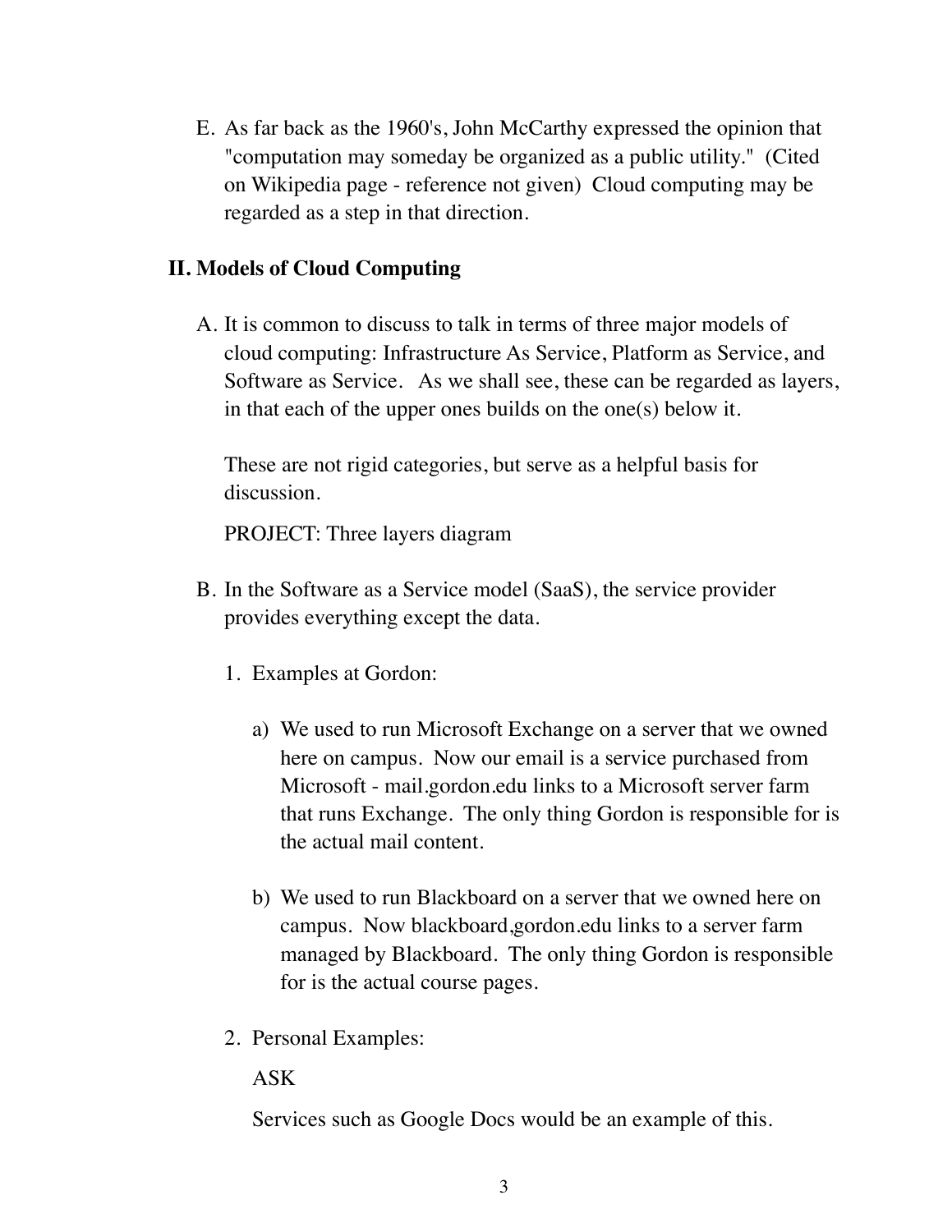C. In the Platform as a Service model (PaaS), the service provider provides complete platforms - not just CPUs, but components like programming languages and development environments, a web server, a database management system, etc - whatever the end user needs. The end user is only responsible for application software and data.

Example: A web site that is hosted in the cloud - the owner provides the content, but everything else is provided as PaaS.

- D. In the Infrastructure as a Service model (IaaS), the service provider provides basic infrastructure, and the end user is responsible for everything else.
	- 1. The infrastructure will include such things as
		- a) Server CPU's with basic operating systems (typically Windows or some variant of Linux) - often provided via virtualization e.g. they may actually be virtual machines running on systems belonging to the service provider.
		- b) Disk storage
		- c) Load balancers and other network facilities
	- 2. The service provider is responsible for guaranteeing the availability of these systems via something like a VPN. But the end-user is responsible for installing and maintaining everthing else needed by the end-user - eg
		- a) Programming languages and IDEs
		- b) Web server software
		- c) Database management systems
		- d) Application software.